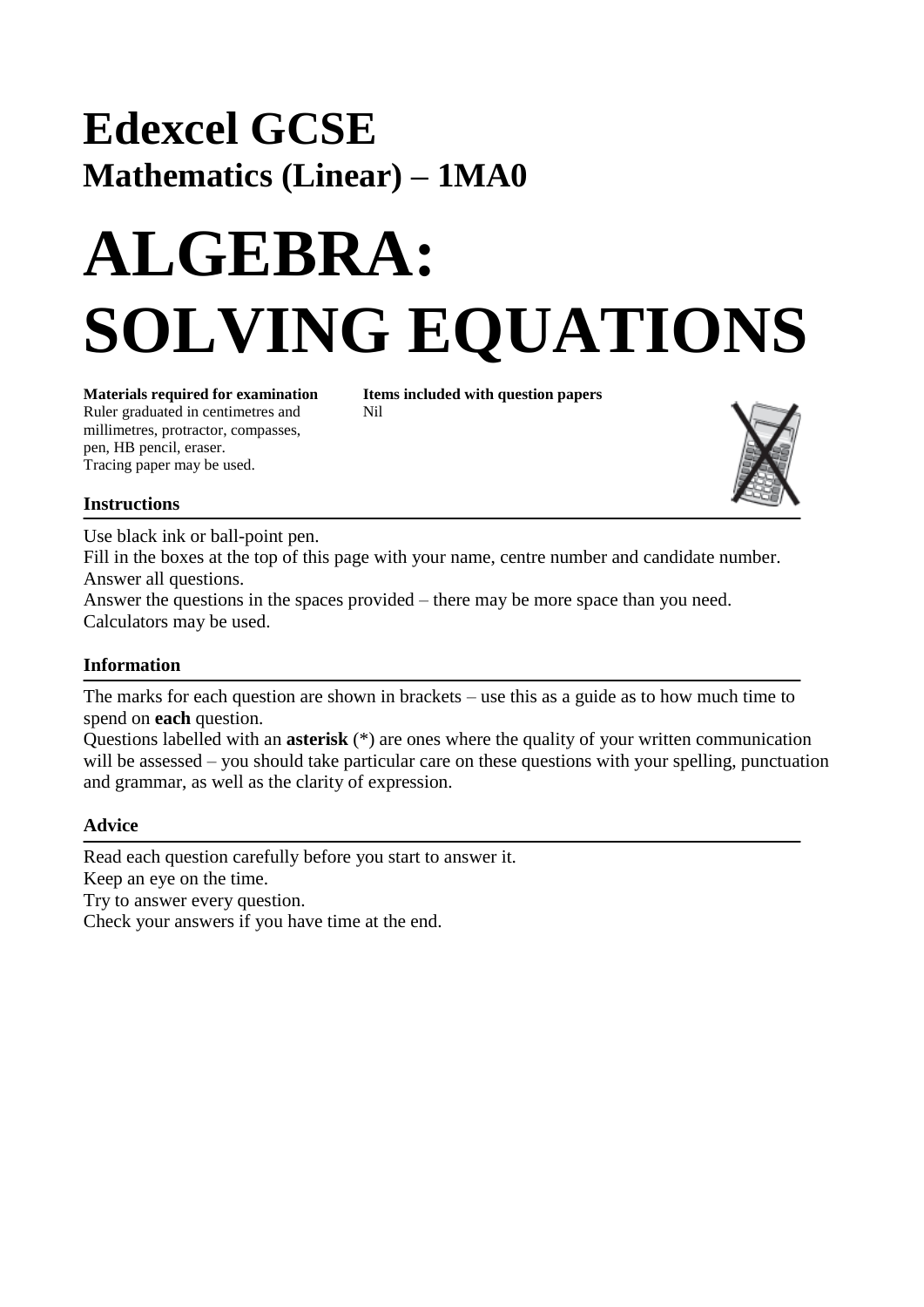| 1. | (a) | Solve | $2y=8$ |
|----|-----|-------|--------|
|    |     |       |        |

 $2.$ 

| $t =$<br>(1)              |
|---------------------------|
| $x =$<br>(1)<br>(3 marks) |
|                           |
| (1)                       |
|                           |
| (1)                       |
|                           |
|                           |

*t* = …………....... **(2) (4 marks)**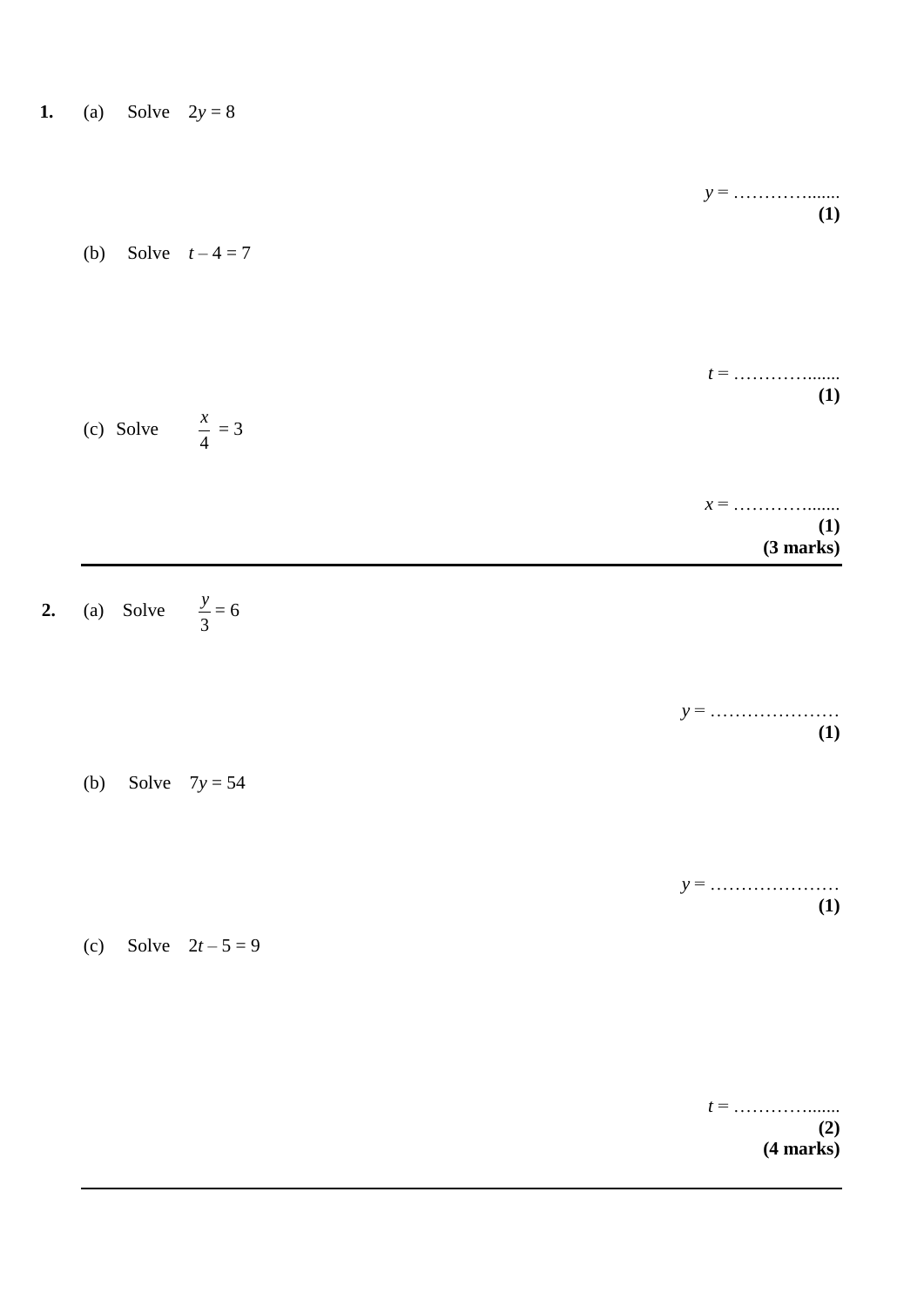| 3. | (a) Solve | $4w = 20$ |
|----|-----------|-----------|
|    |           |           |

| $w =$            |                              |
|------------------|------------------------------|
| (1)              | (b) Solve $x - 6 = 3$        |
|                  |                              |
| $x =$            |                              |
| (1)              | (c) Solve $\frac{y}{3} = 7$  |
|                  |                              |
| (1)<br>(3 marks) |                              |
|                  | (a) Solve $3x = 12$          |
| $x =$<br>(1)     |                              |
|                  | (b) Solve $y - 7 = 5$        |
| (1)              |                              |
|                  | (c) Solve $2t + 8 = 3$       |
|                  |                              |
| (2)              | (d) Solve $\frac{2y}{5} = 4$ |
|                  |                              |
| (2)<br>(3 marks) |                              |

 $\overline{4}$ .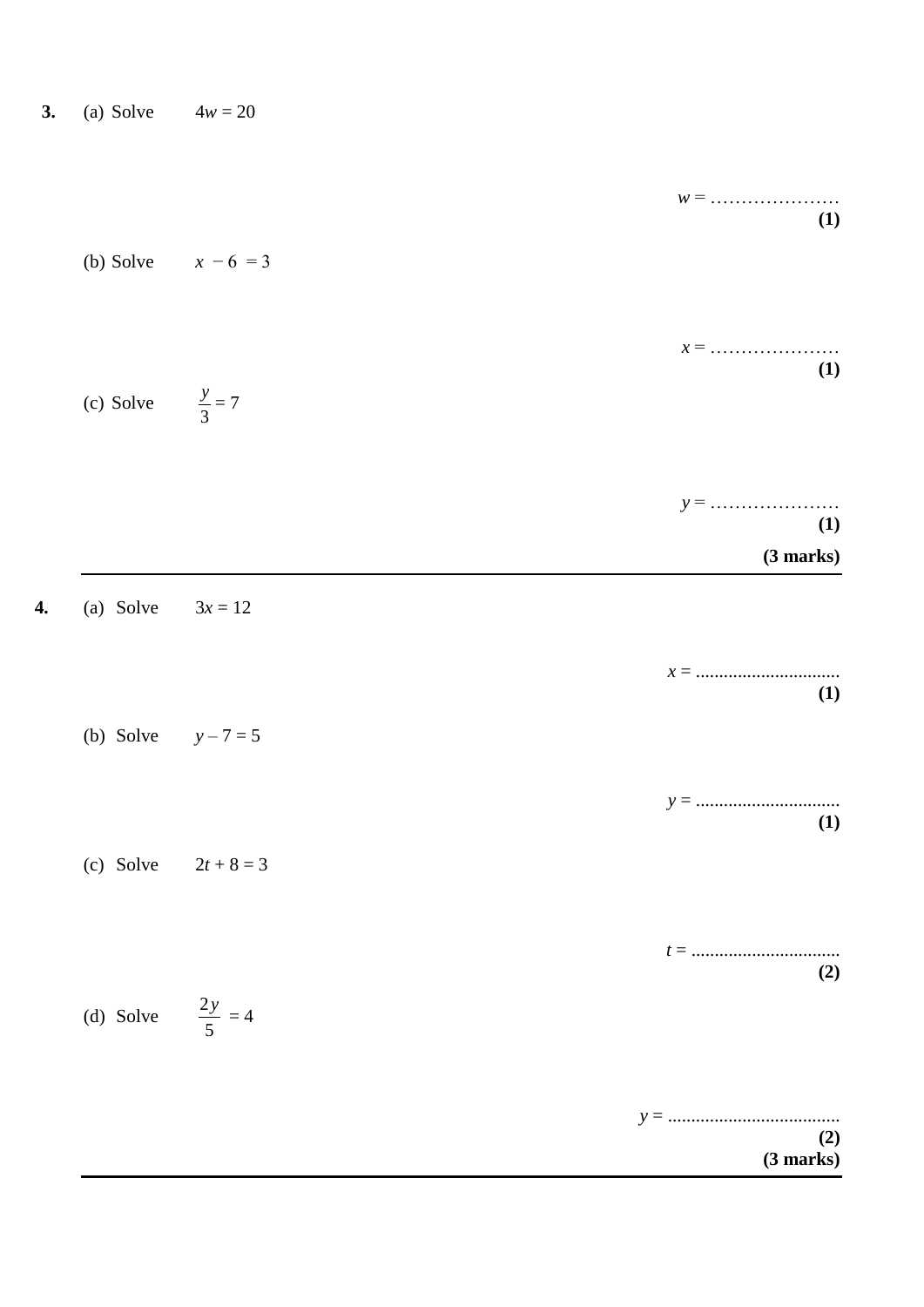| 5. | (a) Solve | $6g = 18$ |
|----|-----------|-----------|
|    |           |           |

6.

| (b) Solve $y + 5 = 12$      |                         | (1)                        |
|-----------------------------|-------------------------|----------------------------|
| (c) Solve $\frac{x}{4} = 3$ |                         | (1)                        |
|                             | (d) Solve $5h + 7 = 17$ | (1)                        |
|                             |                         | (2)<br>$(5 \text{ marks})$ |
| (a) Solve $b-7 = 12$        |                         |                            |
| (b) Solve $5e = 40$         |                         | (1)                        |
|                             | (c) Solve $4m + 6 = 15$ | (1)                        |
| (d) Solve                   | $5w - 6 = 10$           | (2)                        |
|                             |                         | (2)                        |

 $(6 \text{ marks})$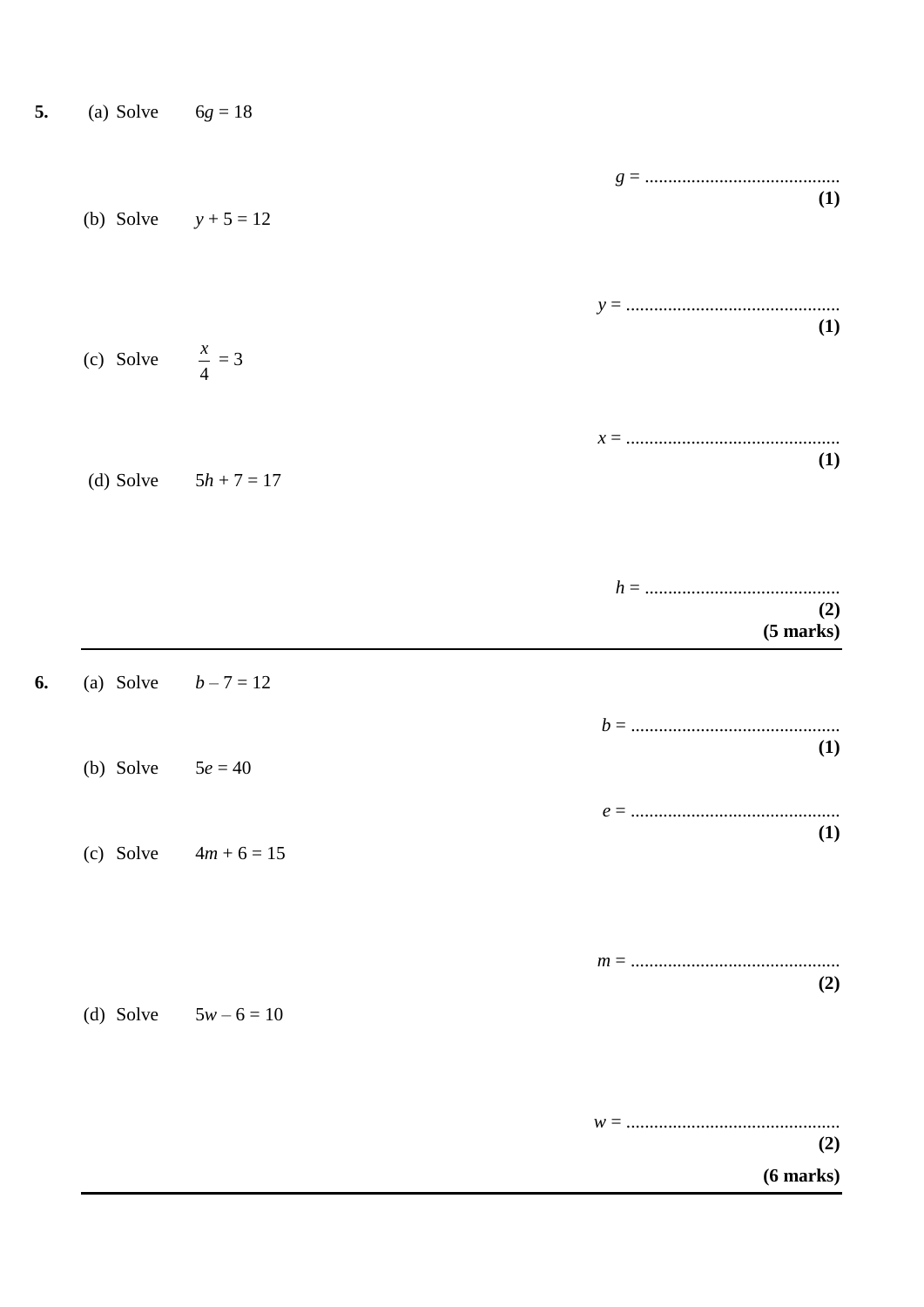| 7. | (a) Solve | $4x+1=9$      |                       |
|----|-----------|---------------|-----------------------|
|    | (b) Solve | $2x - 5 = 4$  | (2)                   |
|    | (c) Solve | $2y - 1 = 12$ | (2)                   |
| 8. | (a) Solve | $4x + 1 = 19$ | (2)<br>$(6$ marks $)$ |
|    |           |               |                       |
|    | (b) Solve | $4x + 3 = 19$ | (2)                   |
|    | (c) Solve | $2q + 7 = 1$  | (2)                   |
|    |           |               | (2)<br>$(6$ marks $)$ |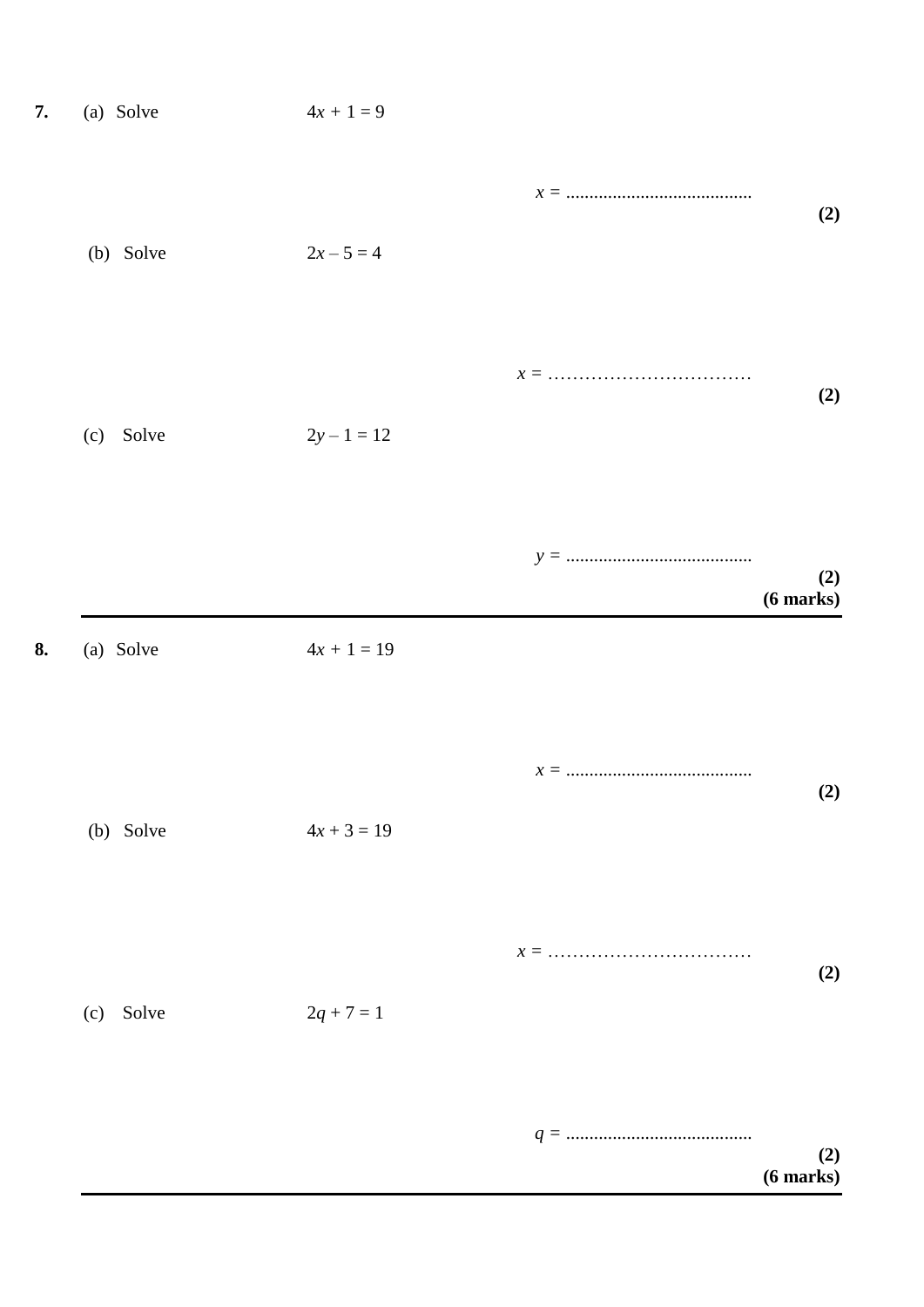| 9.  | (a) Solve    | $x + x + x = 15$ |                            |
|-----|--------------|------------------|----------------------------|
|     | (b) Solve    | $6x - 7 = 38$    | (2)                        |
|     | (c) Solve    | $7x + 18 = 74$   | (2)                        |
|     |              |                  | (2)<br>$(6 \text{ marks})$ |
| 10. | (a) Solve    | $2y + 3 = 8$     |                            |
|     | (b) Solve    | $5(t-3) = 25$    | (2)                        |
|     | Solve<br>(c) | $4(5y-2) = 48$   | (2)                        |
|     |              |                  | (2)<br>$(6$ marks $)$      |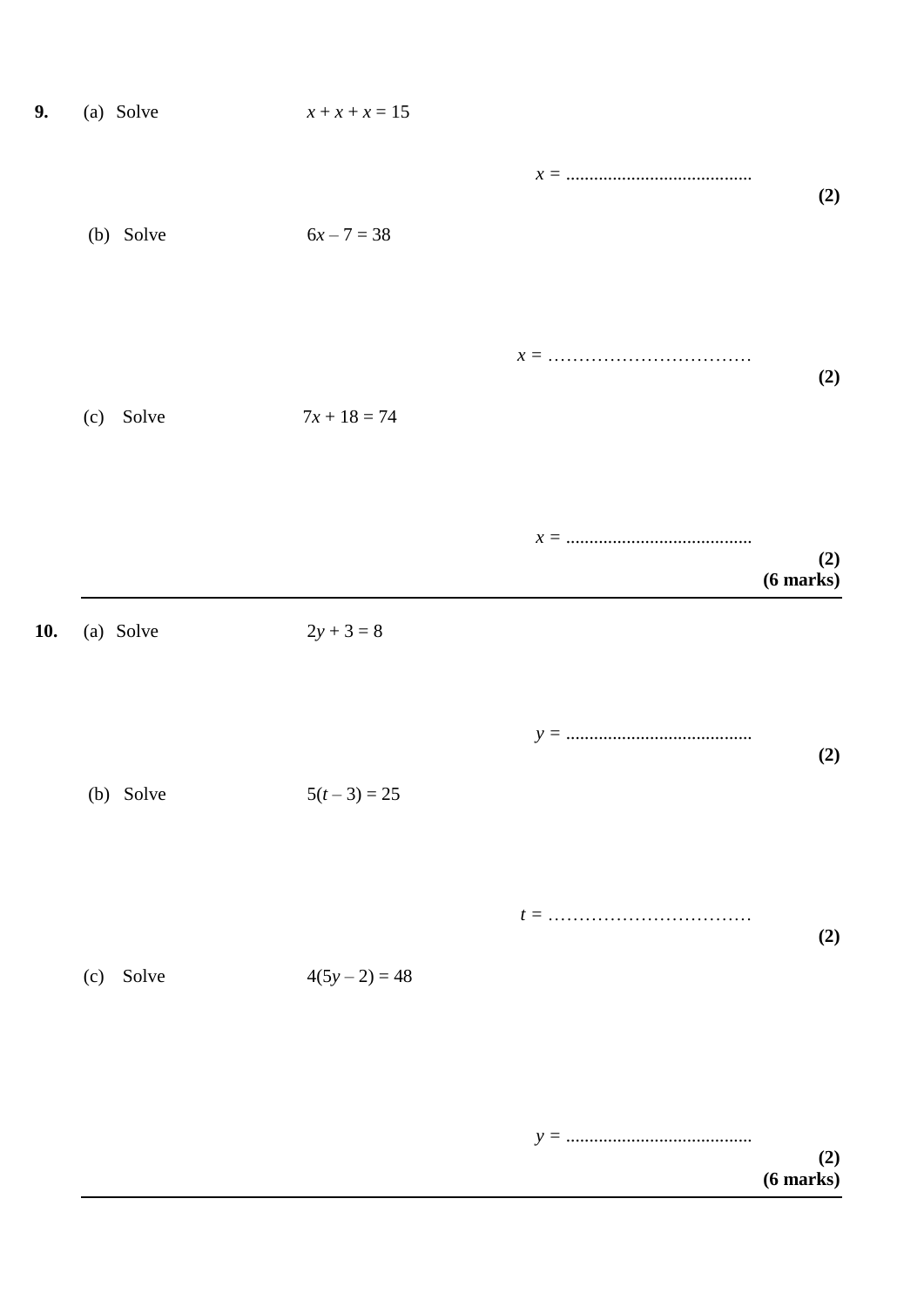### **11.** Solve  $13x + 1 = 11x + 9$

*x* = .....................................

**(3 marks)**

**12.** Solve  $5t - 4 = 3t + 6$ 

*t* = ..................................... **(3 marks)**

**13.** Solve  $4y + 3 = 2y + 8$ 

**(3 marks)**